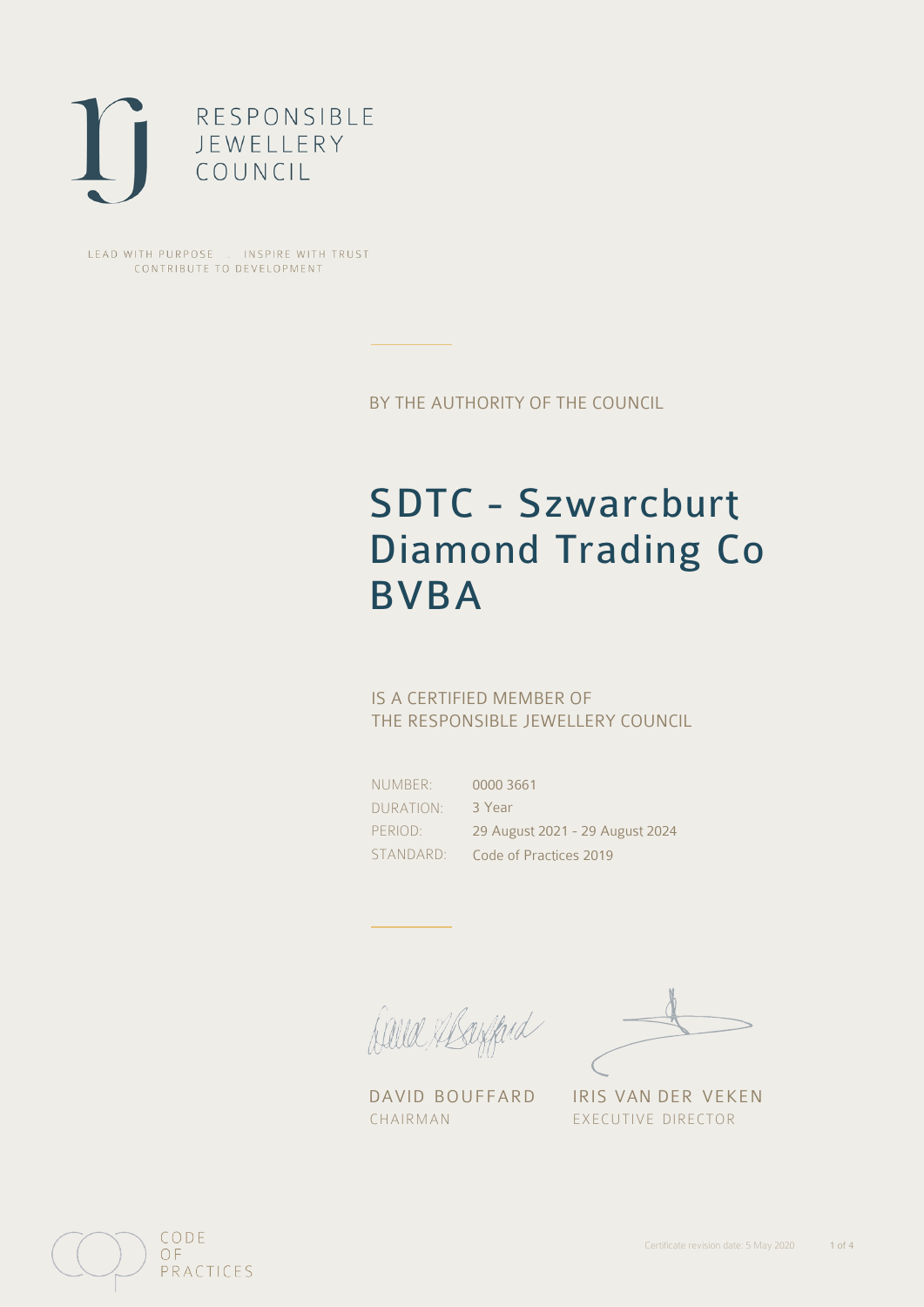

# **CERTIFICATION OVERVIEW**

| <b>MEMBERSHIP</b><br><b>FORUM</b>      | Diamonds and Coloured Gemstones Trader, Cutter and/or Polisher                                                                                                                                                                                                                                                                                                                                                                                   |
|----------------------------------------|--------------------------------------------------------------------------------------------------------------------------------------------------------------------------------------------------------------------------------------------------------------------------------------------------------------------------------------------------------------------------------------------------------------------------------------------------|
| <b>AUDIT</b><br><b>DATE</b>            | 21 July 2021                                                                                                                                                                                                                                                                                                                                                                                                                                     |
| <b>AUDIT</b><br><b>TYPE</b>            | Re-certification                                                                                                                                                                                                                                                                                                                                                                                                                                 |
| APPLICABLE<br><b>STANDARD</b>          | Code of Practices 2019                                                                                                                                                                                                                                                                                                                                                                                                                           |
| <b>ACCREDITED</b><br><b>AUDIT FIRM</b> | Figurad Bedrijfsrevisoren BVBA                                                                                                                                                                                                                                                                                                                                                                                                                   |
| APPLICABLE<br><b>PROVISIONS</b>        | 1. General requirements: 1-4, except 3.2<br>2. Responsible supply chains, human rights and due<br>diligence: 5-14, except 7.3, 8, 9, 11.3, 13.2-4, 14.3<br>3. Labour rights and working conditions: 15-22, except 19.3<br>4. Health, Safety and Environment: 23-27, except 23.6, 23.10, 27.4<br>5. Gold, Silver, PGM, diamond and coloured gemstone<br>products: 28-30, except 28.2a, b, i, j, 29.2, 30<br>6. Responsible mining: Not Applicable |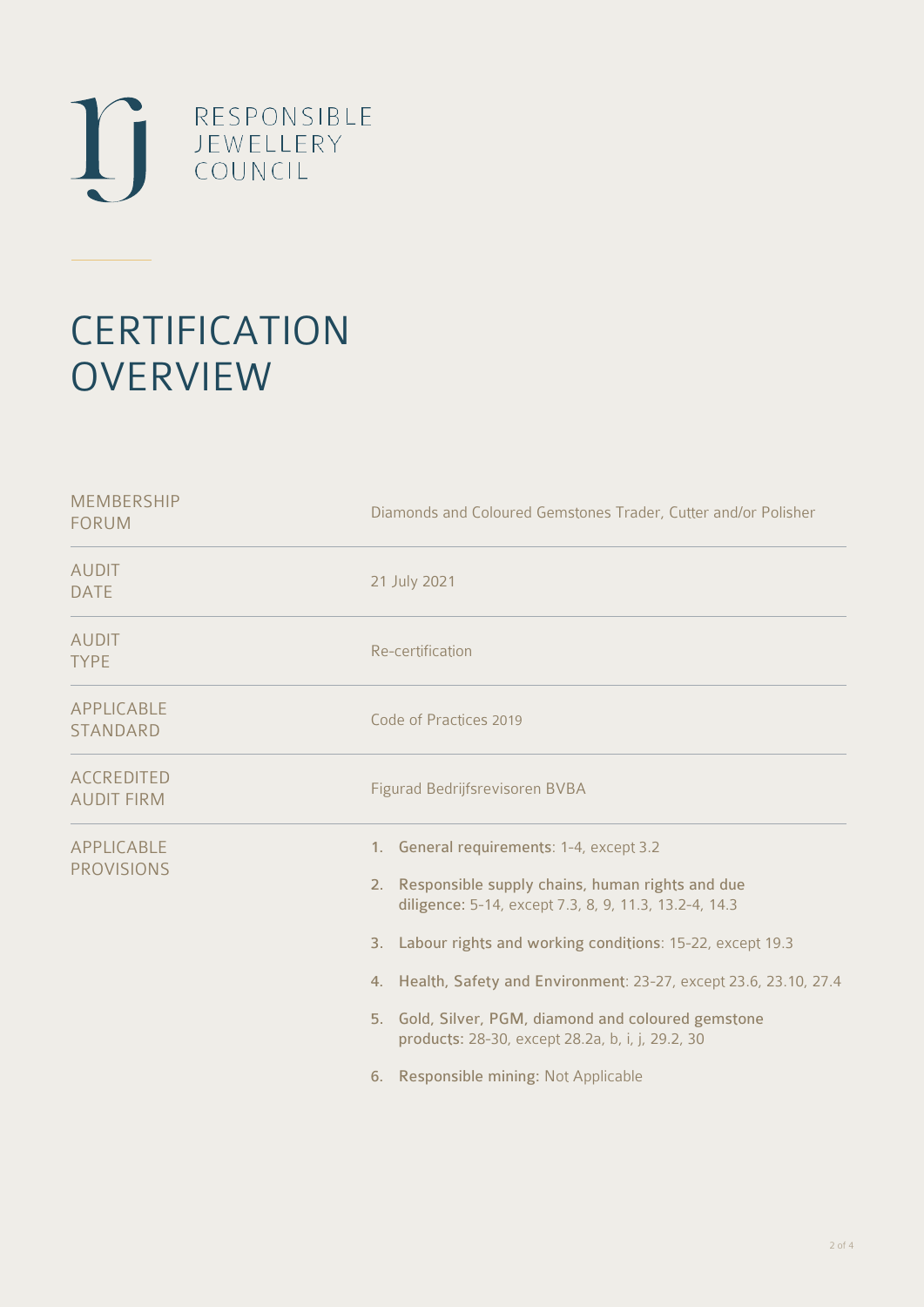| PROVENANCE<br><b>CLAIMS</b>         | "According to the knowledge of SDTC, the diamonds herein invoiced<br>have not originated from the Marange region from Zimbabwe. SDTC<br>received similar confirmation from the supplier of these diamonds."                                                         |
|-------------------------------------|---------------------------------------------------------------------------------------------------------------------------------------------------------------------------------------------------------------------------------------------------------------------|
| AUDITOR STATEMENT OF<br>CONFORMANCE | Based on the scope and findings of the certification audit, the member<br>has demonstrated a conformance level consistent with a:                                                                                                                                   |
|                                     | 3 Year Certification                                                                                                                                                                                                                                                |
| <b>NEXT AUDIT TYPE</b>              | MID-TERM REVIEW (within 12-24 months):                                                                                                                                                                                                                              |
|                                     | A. Mid-term review NOT required due to:                                                                                                                                                                                                                             |
|                                     | No anticipated changes to the certification scope during the<br>certification period                                                                                                                                                                                |
|                                     | 3 or less minor non-conformances with critical provisions or in<br>general identified by the audit (not covered by parallel audits<br>for schemes identified as equivalent to RJC's) for an individual<br>member in the mining sector or a non-mining sector member |
|                                     | <25 full time equivalent personnel                                                                                                                                                                                                                                  |
|                                     | Low risk of non-conformances due to management controls                                                                                                                                                                                                             |
|                                     | Existence of parallel audits for schemes recognised by RJC                                                                                                                                                                                                          |
|                                     | Strong internal controls ensuring effective review and closure<br>of corrective actions for non-conformances                                                                                                                                                        |
|                                     |                                                                                                                                                                                                                                                                     |
|                                     | B. Mid-term review (desktop only) required due to:                                                                                                                                                                                                                  |
|                                     | No impact on conformance levels from any changes to the<br>certification scope                                                                                                                                                                                      |
|                                     | 5 or less minor non-conformances with critical provisions or in<br>general identified by the audit (not covered by parallel audits<br>for schemes identified as equivalent to RJC's) for an individual<br>member in the mining sector or a non-mining sector member |
|                                     | Possibility of remote verification of actions                                                                                                                                                                                                                       |
|                                     | No risk to critical provisions                                                                                                                                                                                                                                      |